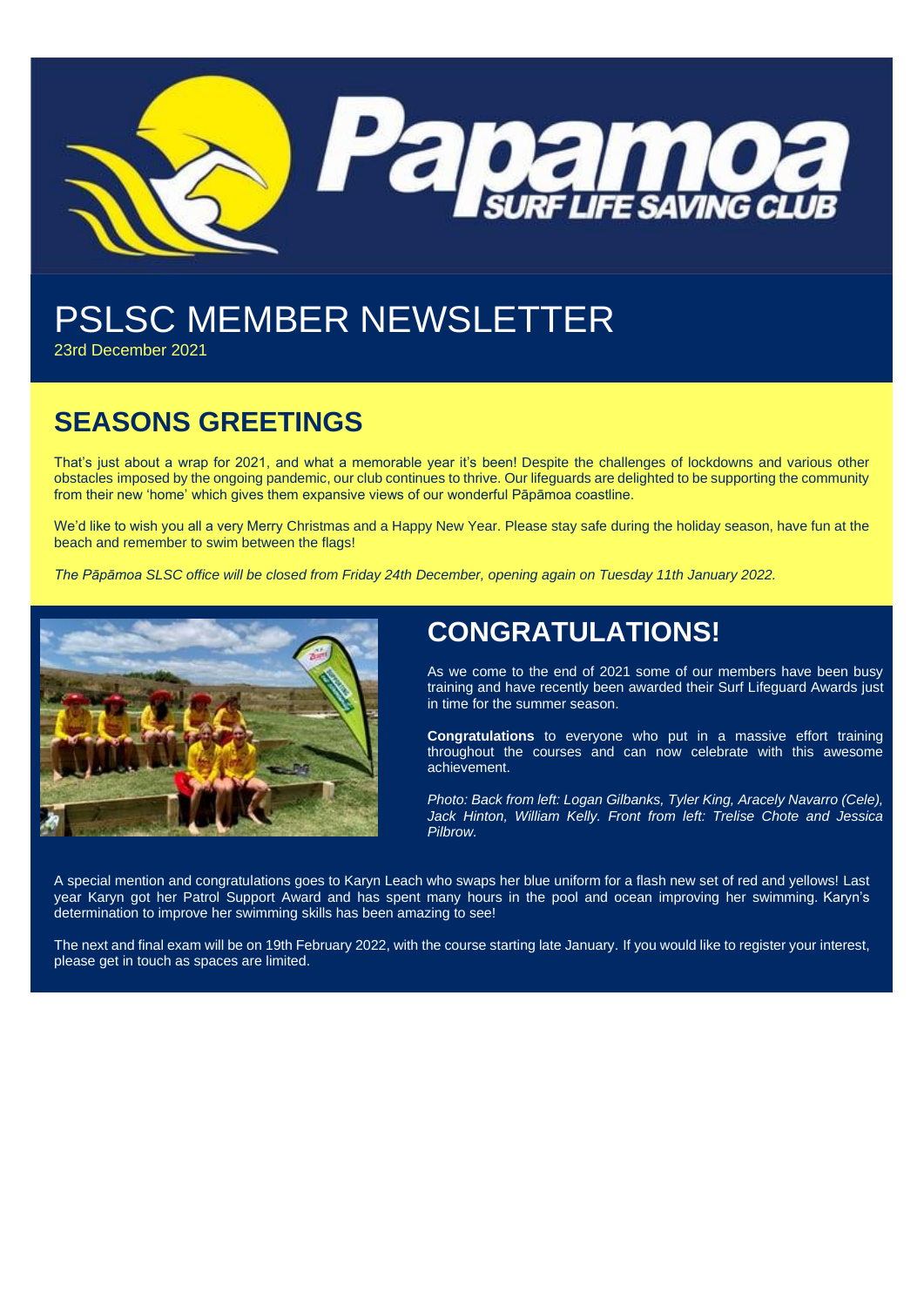

Lifeguard Committee Chair Ryan Hohneck (left) with Karyn Leach New lifeguards Georgia Davoren (left) and Bella Davoren



### **BOP JUNIOR CHAMPS**

Following on from the successful efforts of our U11 and U12 clubbies, our U13 and U14s hit the beach and gave the BOP champs their best shot. The U13s raced on our home beach in the worst conditions yet, going up against 1m surf in the wind and rain. Despite that they had fun while putting the skills they have been learning to the test. The U14s on the other hand had a nice, calm and sunny day in Whakatane where they also had fun with their friends while showing off their skills.

Thank you to everyone involved in the organization of this event. Without the efforts of the four host clubs and the committed members within them, it is unlikely we would have had the chance to race this side of Christmas.



#### **Well done team - you did us proud!**



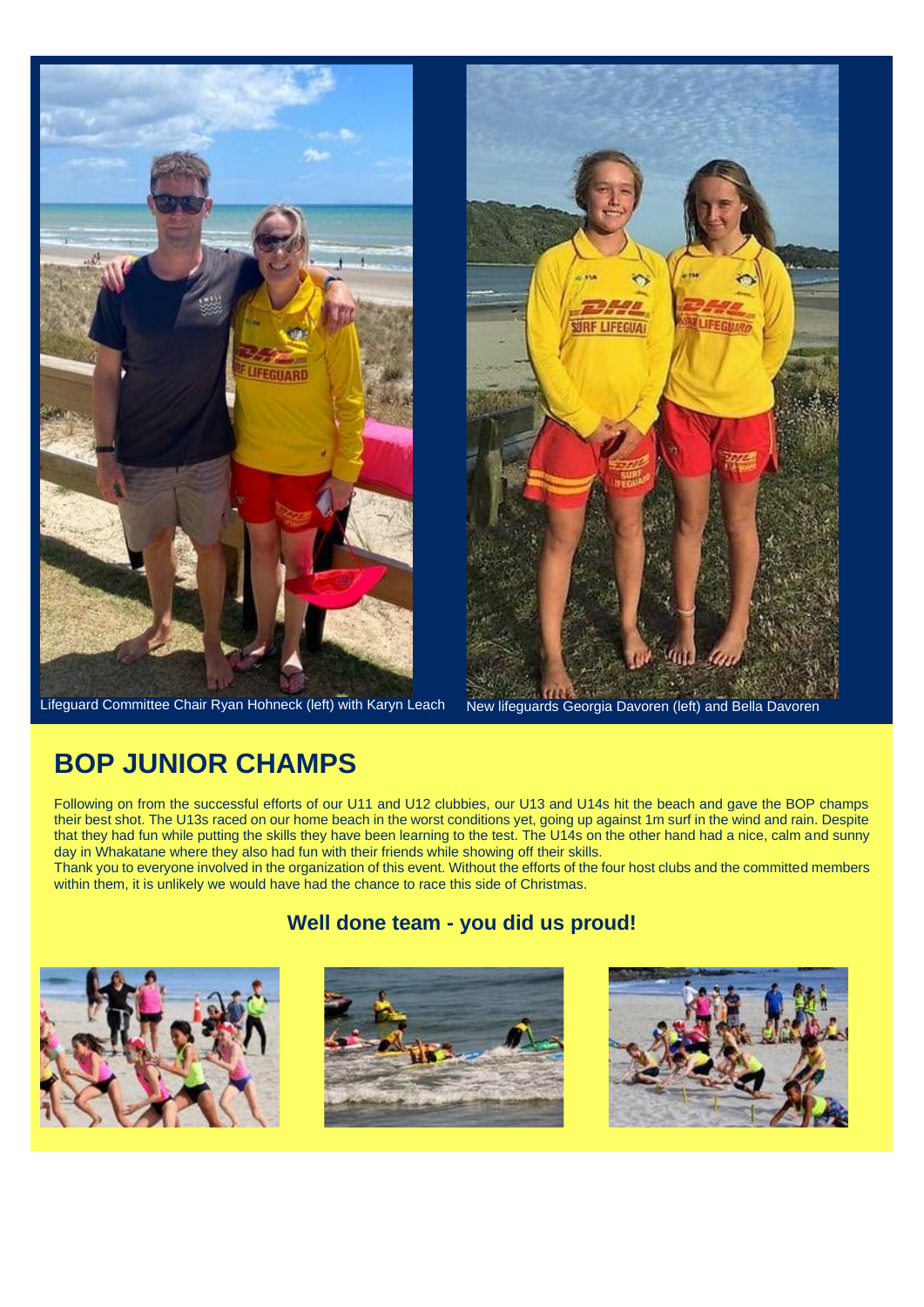# **PĀPĀMOA JUNIOR CARNIVAL – WE NEED YOU!!**

The annual Pāpāmoa Junior Carnival on 23rd January 2022 will be even more special this year as we showcase our new club, and we'd like to have a big representation from Pāpāmoa.



For our under 11s, 12s, 13s and 14s it's a team-based event, so it's essential that as many of the team sign up as possible; **more people = more teams.** For our under 8s, 9s and 10s it's a normal schedule with individual and group events. There won't be any JS sessions running that day so it's a good opportunity for all our kids to practice the skills they are learning throughout the season.

Every child from the under 8s upward has been sent an email inviting them to attend so please reply Yes! Registrations close 15th January. If you are not able to attend, please respond 'no' to the email invitation as this will help for planning purposes.



# **JUNIOR SURF**

A great morning was had by all for the last day of Junior Surf for 2021. Santa made a grand entrance on a jet ski curtsey of Lifeguard Ryan Hohneck!

A big thank you to our coaches, committee members and all our lifeguards for coming along every week. Without you turning up week after week, we would not be able to run Junior Surf. And a big thank you to our Junior Surf families - without your support, we wouldn't be here.

#### **Sausages make a return in 2022!**

Next year we will be starting up our BBQ again! After JS you can come up and purchase a sausage for \$2. We will be setting up a roster for each age group to supply two people to support our Mr BBQ, so if there are any parents or grandparents who'd like to get involved and support the club, let us know. We will need two parents/helpers from the under 6 age group for the first session and then two parents/helpers from the under 10's. The following week will be U7s and U11s. I will put out a note a day or two before hand to get volunteer names.

#### **Be a Pāpāmoa Supporter!**

On 15th and 16th January 2022 our seniors and masters will be competing in the Pāpāmoa SLSC Palmer Beach Carnival, so come down and be part of the Pāpāmoa support team! The big event for the season for our Oceans Athletes takes place from 24th – 27th February 2022 at the Mount Main Beach so why not head down and cheer on our team!

#### **Merry Christmas and a Happy New Year from the Junior Surf Committee!**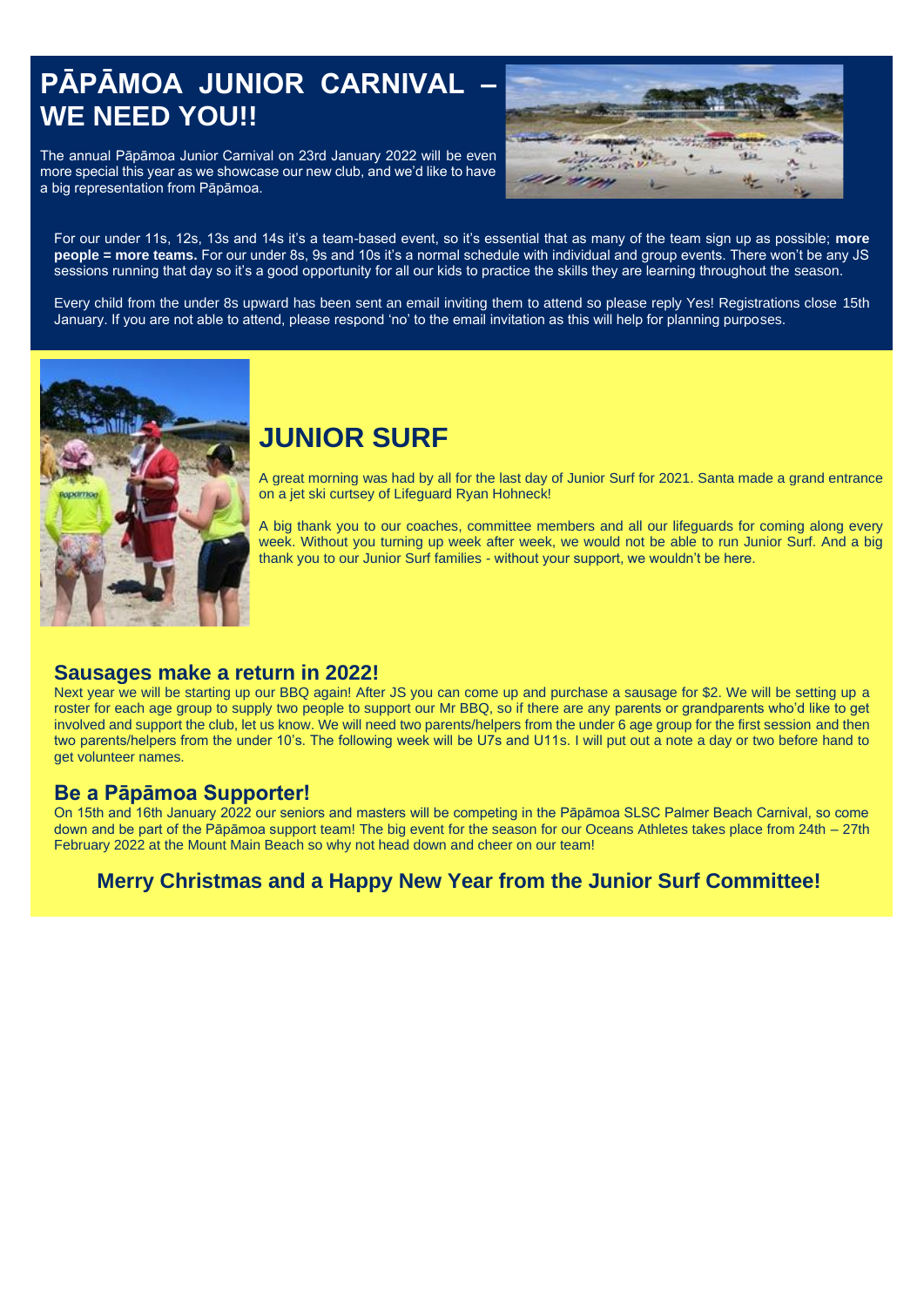| <b>Key Junior Surf Dates for 2022</b>                               |                                                                 |                                                                                                                                                                                 |
|---------------------------------------------------------------------|-----------------------------------------------------------------|---------------------------------------------------------------------------------------------------------------------------------------------------------------------------------|
| <b>First session for 2022</b><br>Pāpāmoa                            | Sunday 9 <sup>th</sup> January                                  | Welcome back to the beach!<br>9am for U6s/U7s/U8s<br>10.30am for U9s/10s/11s+                                                                                                   |
| Pāpāmoa Junior Surf<br><b>Carnival</b><br>Pāpāmoa                   | Sunday 23rd January                                             | JS Carnival for U8s and above<br>Entries close 15th January<br>٠<br>• There will be no Junior Surf for U6s/U7s<br>We will require help from parents for set<br>up and pack down |
| <b>Eastern Regional Junior</b><br><b>Surf Champs</b><br>Waihi Beach | Saturday 12 <sup>th</sup> & Sunday<br>13 <sup>th</sup> February | • For our under 8s and above<br>Look out for entries in January<br>٠                                                                                                            |
| <b>Club Champs &amp;</b><br>last day of the season<br>Pāpāmoa       | Sunday 6 <sup>th</sup> March                                    | For all age groups<br>A highlight of the season for our Nippers<br>to earn medals and showcase what<br>they've learnt throughout the season                                     |

**Thank you to our sponsors who make all our programmes possible**



<www.bodyinmotion.co.nz>